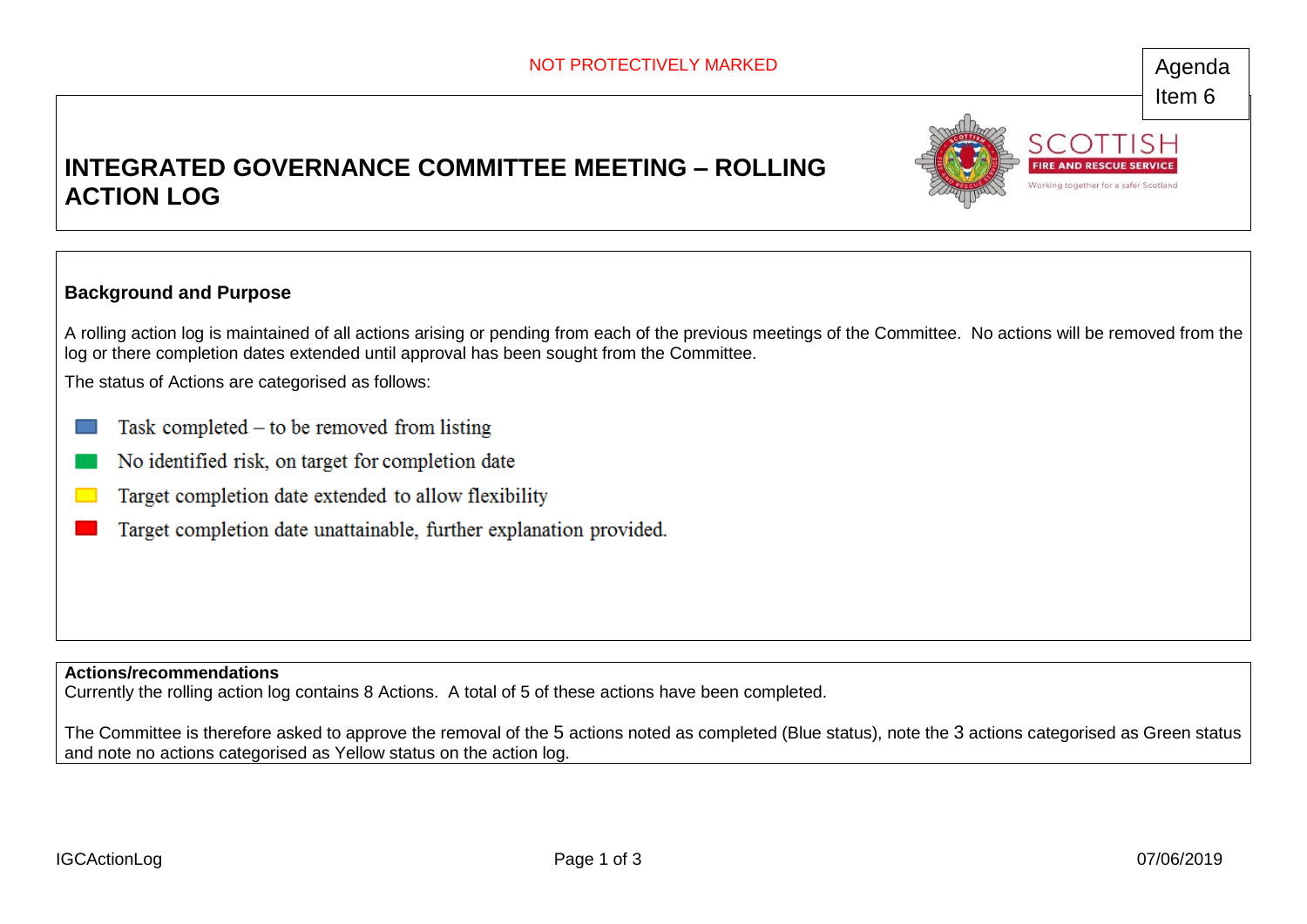## NOT PROTECTIVELY MARKED

| Integrated Governance Group Meeting: 17 January 2019 |                                                                                                                                                                                                                                      |             |                 |               |                                  |                                                                                                                                                                                                                                                                                                                                                                                                                                                                                 |  |
|------------------------------------------------------|--------------------------------------------------------------------------------------------------------------------------------------------------------------------------------------------------------------------------------------|-------------|-----------------|---------------|----------------------------------|---------------------------------------------------------------------------------------------------------------------------------------------------------------------------------------------------------------------------------------------------------------------------------------------------------------------------------------------------------------------------------------------------------------------------------------------------------------------------------|--|
| Agenda<br><b>Item</b>                                | <b>Actions Arising</b>                                                                                                                                                                                                               | Lead        | <b>Due Date</b> | <b>Status</b> | <b>Completion</b><br><b>Date</b> | <b>Position Statement</b>                                                                                                                                                                                                                                                                                                                                                                                                                                                       |  |
| <b>Item</b><br>14.1.2                                | <b>AOCB High Level Transformation</b><br><b>Plan</b> - MMcA was tasked with how the<br>Board would be appraised of the<br>proposed arrangements (MTFA) and<br>bring recommendations to come back<br>the Committee for consideration. | <b>MMcA</b> | March<br>2019   |               | <b>June 2019</b>                 | Update (27/03/19) - Governance will fall to<br>Transformation and Major Projects Committee.<br>Completed (13/06/19) - The Deputy Chief Officer<br>will update the Board as part of regular<br>transformation updates.                                                                                                                                                                                                                                                           |  |
| <b>Item</b><br>14.1.3                                | <b>AOCB High Level Transformation</b><br><b>Plan - Clarification to be sought on</b><br>whether Board Members Security<br>Clearance would be required and to be<br>brought back to the next meeting.                                 | <b>BST</b>  | March<br>2019   |               |                                  | Update (27/03/19) - Contact made with R&R lead.<br>A new policy is being submitted to SLT with a<br>proposal to create a Strategic Security Board (SLT)<br>which will look at this and decide the most<br>appropriate course of action moving forward.<br>Update (13/06/19) - ACO Dickie is now fully aware<br>of this and will take it to the Strategic Security<br>Board. BST will request a further update in order to<br>inform the IGC of the outcome at its next meeting. |  |

| Integrated Governance Group Meeting: 27 March 2019 |                                                                                                                                                                                                                                                                          |            |                  |               |                                  |                                                                                                                    |  |
|----------------------------------------------------|--------------------------------------------------------------------------------------------------------------------------------------------------------------------------------------------------------------------------------------------------------------------------|------------|------------------|---------------|----------------------------------|--------------------------------------------------------------------------------------------------------------------|--|
| Agenda<br><b>Item</b>                              | <b>Actions Arising</b>                                                                                                                                                                                                                                                   | Lead       | <b>Due Date</b>  | <b>Status</b> | <b>Completion</b><br><b>Date</b> | <b>Position Statement</b>                                                                                          |  |
| Item 7.4                                           | <b>RISK REGISTER - There are now 5</b><br>Transformation Projects within the<br>programme and the risks should be<br>matched against each of those. MB will<br>review this part of the register and will<br>feed back to Transformation and Major<br>Projects Committee. | <b>MB</b>  | <b>June 2019</b> |               |                                  | <b>Update (13/06/19) –</b> Verbal update to be provided at<br>the meeting.                                         |  |
| Item $7.6$                                         | <b>RISK REGISTER - This item to be</b><br>removed from the agenda given the<br>main issues around Risk Registers<br>have been addressed.                                                                                                                                 | <b>BST</b> | <b>June 2018</b> |               | <b>June 2019</b>                 | Completed (13/06/19) - As agreed, Risk Registers<br>has now been removed from the standing agenda<br><i>items.</i> |  |